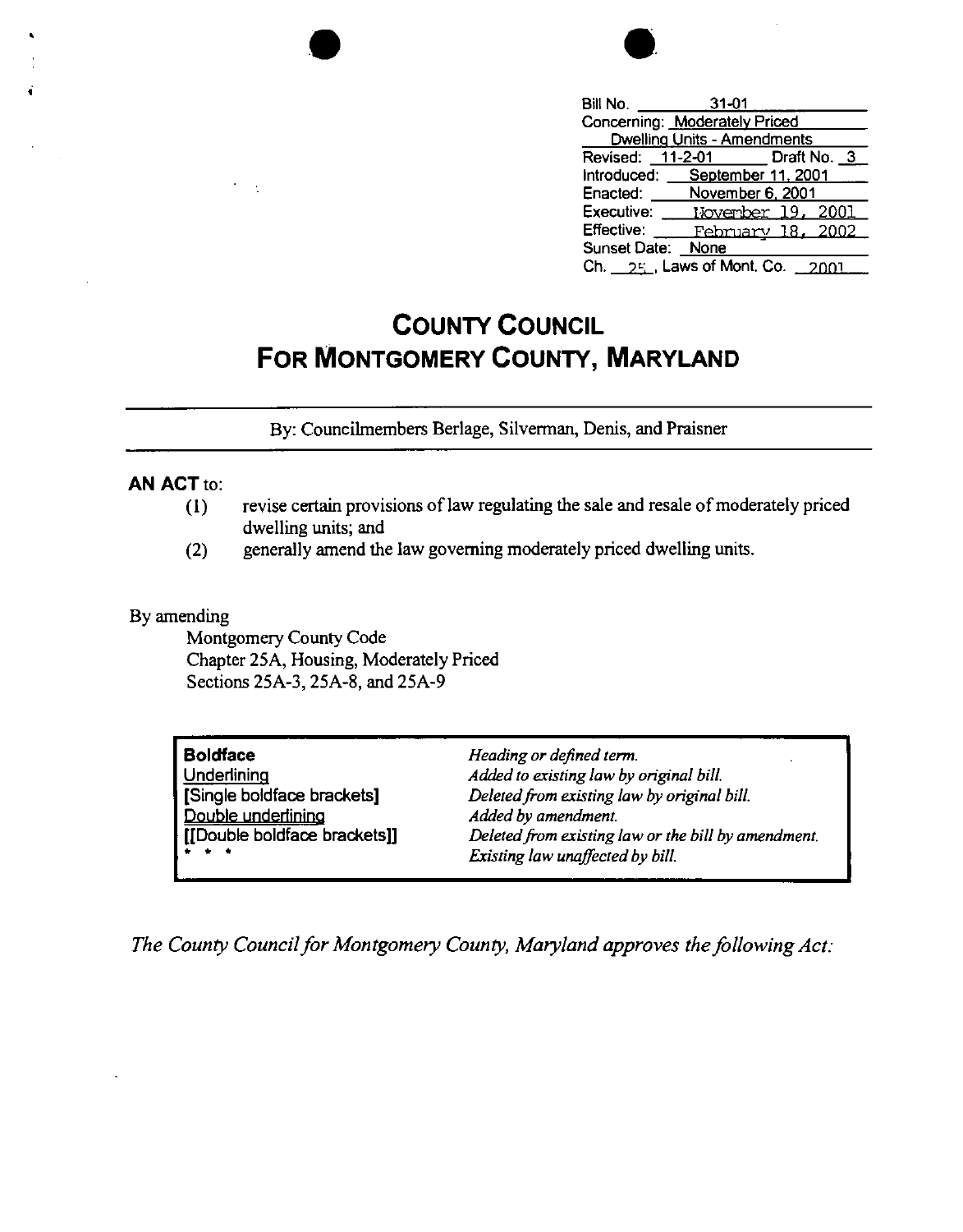$\bullet$ 

 $\pmb{\ast}$ 

|    |           | <b>BILL NO. 31-01</b>                                                         |
|----|-----------|-------------------------------------------------------------------------------|
| 1  |           | Sec. 1. Sections 25A-3, 25A-8, and 25A-9 are amended as follows:              |
| 2  | $25A-3.$  | Definitions.                                                                  |
| 3  |           | The following words and phrases, as used in this Chapter, have the following  |
| 4  | meanings: |                                                                               |
| 5  |           |                                                                               |
| 6  | (g)       | Control period means the time an MPDU is subject to either resale price       |
| 7  |           | controls and owner occupancy requirements or maximum rental limits,           |
| 8  |           | as provided in Section 25A-9. The control period is 10 years for sale         |
| 9  |           | units and 20 years for rental units, and begins on the date of initial sale   |
| 10 |           | or rental. If a sale or rental MPDU is sold to an eligible person within      |
| 11 |           | 10 years after its initial sale or rental, and if (in the case of a sale MPDU |
| 12 |           | that is not bought and resold by a government agency) the unit was            |
| 13 |           | originally offered for sale after March 1, 2002, the unit must be treated     |
| 14 |           | as a new sale MPDU and a new control period must begin on the date of         |
| 15 |           | the sale.                                                                     |
| 16 |           |                                                                               |
| 17 | $25A-8.$  | Sale or rental of moderately priced dwelling units.                           |
| 18 |           |                                                                               |
| 19 | (b)       | Department of Housing and Community Affairs, Housing Opportunities            |
| 20 |           | Commission or other designated housing development agency or                  |
| 21 |           | corporation.                                                                  |
| 22 |           | In view of the critical, long-term public need for housing for<br>(1)         |
| 23 |           | families of low and moderate income, the Department, the                      |
| 24 |           | Commission, or any other housing development agency or                        |
| 25 |           | nonprofit corporation designated by the County Executive [has                 |
| 26 |           | the option to] may buy or lease, for its own programs or                      |
| 27 |           | programs administered by it, up to 40 percent of all MPDUs                    |

 $\sim$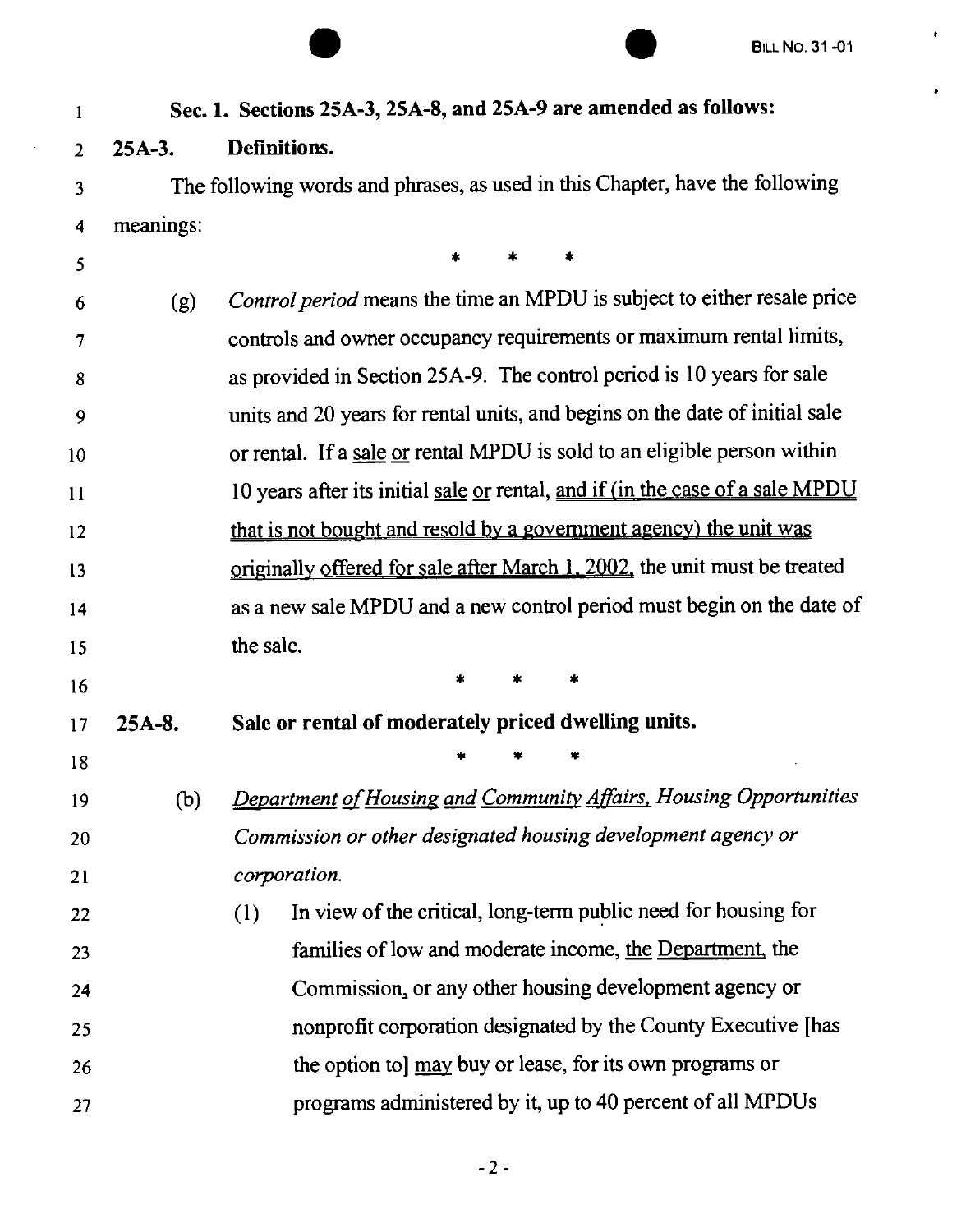28 29 30 31 32 33 34 35 36 37 38 39 40 41 42 BILL NO. 31-01 which are not sold or rented under any other federal, state, or local program. The Department or Commission may buy or lease [upon] up to 33 percent of the MPDUs not sold or rented under any other federal, state, or local program. Any other designated agency or corporation may buy or lease (A) any MPDU(s) in the first 33 percent that HOC has not bought or leased, and (B) the remainder of the 40 percent. This option may be assigned to persons of low or moderate income who are eligible for assistance under any federal, state, or local program identified in regulations adopted by the (County] Executive. The (County] Executive must, by regulation, adopt standards and priorities for designating nonprofit corporations under this subsection. These standards must require the corporation to demonstrate its ability to operate and maintain MPDUs satisfactorily on a long-term basis.

43 44 45 46 47 48 49 50 51 52 53 54 (2) The Department must notify the Commission or other designated agency or corporation promptly after receiving notice from the applicant under subsection (a) of the availability of MPDUs. If the Department, the Commission, or any other designated agency or corporation exercises its option, it must submit to the applicant, within 21 calendar days after the Department notifies the Commission under subsection (b), a notice of intent to exercise its option for specific MPDUs covered by this option. Any MPDUs not bought or leased under this subsection must be sold or rented only to eligible persons under subsection (b) during the priority marketing period for eligible persons to buy or lease. (3) In exercising this option, the Department, the Commission, and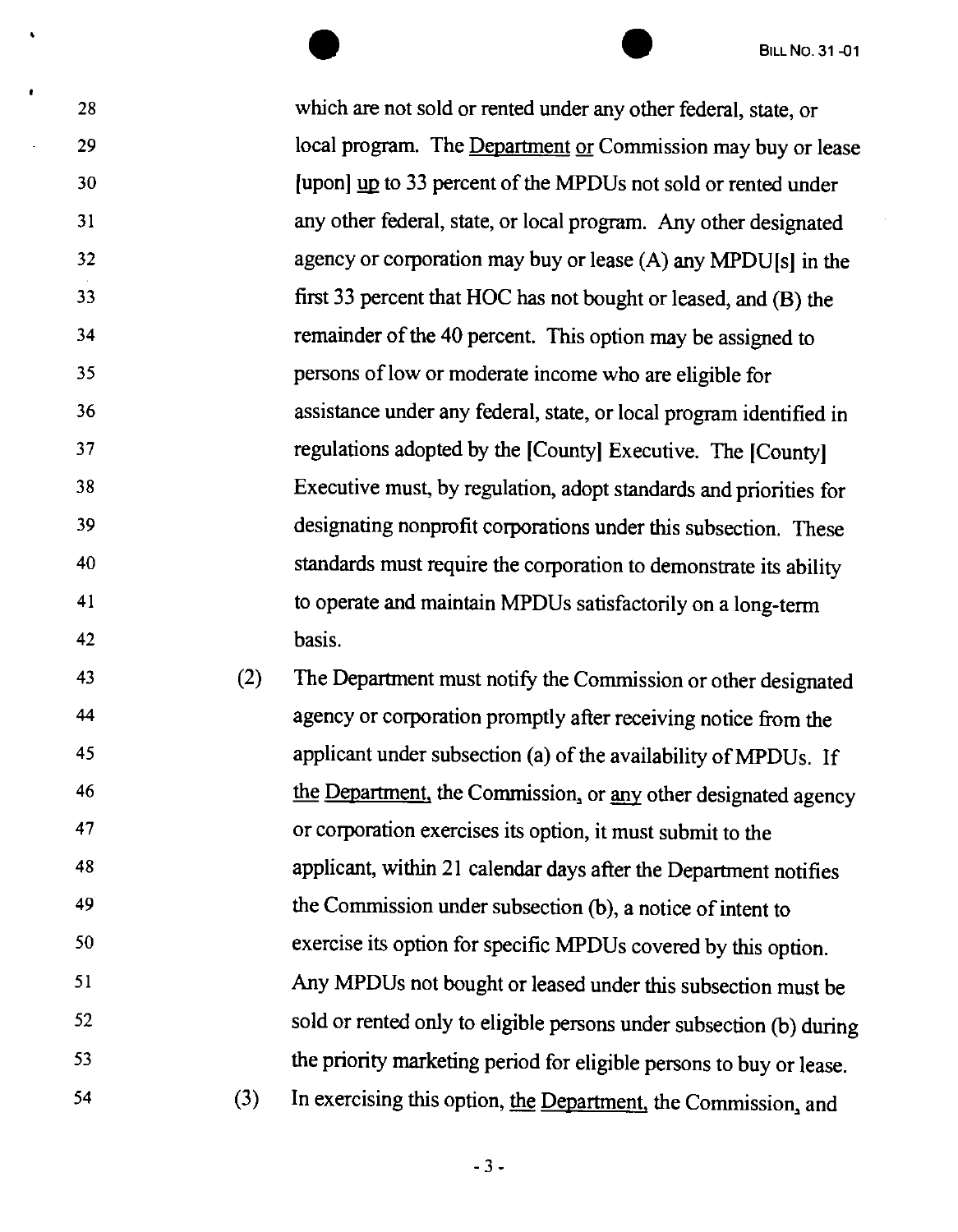$\frac{1}{\sqrt{2}}$ 

 $\bar{\mathbf{v}}$ 

|    |          | <b>BILL NO. 31-01</b>                                                   |
|----|----------|-------------------------------------------------------------------------|
| 55 |          | any designated agency or corporation must designate the units by        |
| 56 |          | reference to number, type, size and amenities of the units selected     |
| 57 |          | if the designation does not result in any [one] type of unit            |
| 58 |          | exceeding by more than 40 percent the total units of that type          |
| 59 |          | which are sold or rented under this Section, unless the applicant       |
| 60 |          | agrees otherwise. The notice required under subsection $(b)(2)$         |
| 61 |          | must state which MPDUs are to be offered for sale and which are         |
| 62 |          | to be offered for rent, and the Department, the Commission, and         |
| 63 |          | any designated agency or corporation may buy only units which           |
| 64 |          | are offered for sale and may lease only units which are offered         |
| 65 |          | for rent. The Department, the Commission, and any designated            |
| 66 |          | agency or corporation must decide whether it will exercise its          |
| 67 |          | option within 45 days after it receives the original notice.            |
| 68 | $25A-9.$ | Control of rents and resale prices; foreclosures.                       |
| 69 |          | *                                                                       |
| 70 | (b)      | Resale requirements during the control period.                          |
| 71 |          | (1)<br>Any MPDU offered for resale during the control period must first |
| 72 |          | be offered exclusively for 60 days to the Department and the            |
| 73 |          | Commission, in that order. The Department or the Commission             |
| 74 |          | may buy a unit when funds are available. [[and]] The Department         |
| 75 |          | may buy a unit when the Director finds that the Department's or a       |
| 76 |          | designated agency or corporation's buying and reselling the unit        |
| 77 |          | will increase opportunities for eligible persons to buy the unit. If    |
| 78 |          | [[it]] the Department or the Commission does not buy the unit,          |
| 79 |          | the Department must notify eligible persons [[and the                   |
| 80 |          | Commission]] of the availability of a resale MPDU. The unit             |
| 81 |          | may be sold through either of the following methods:                    |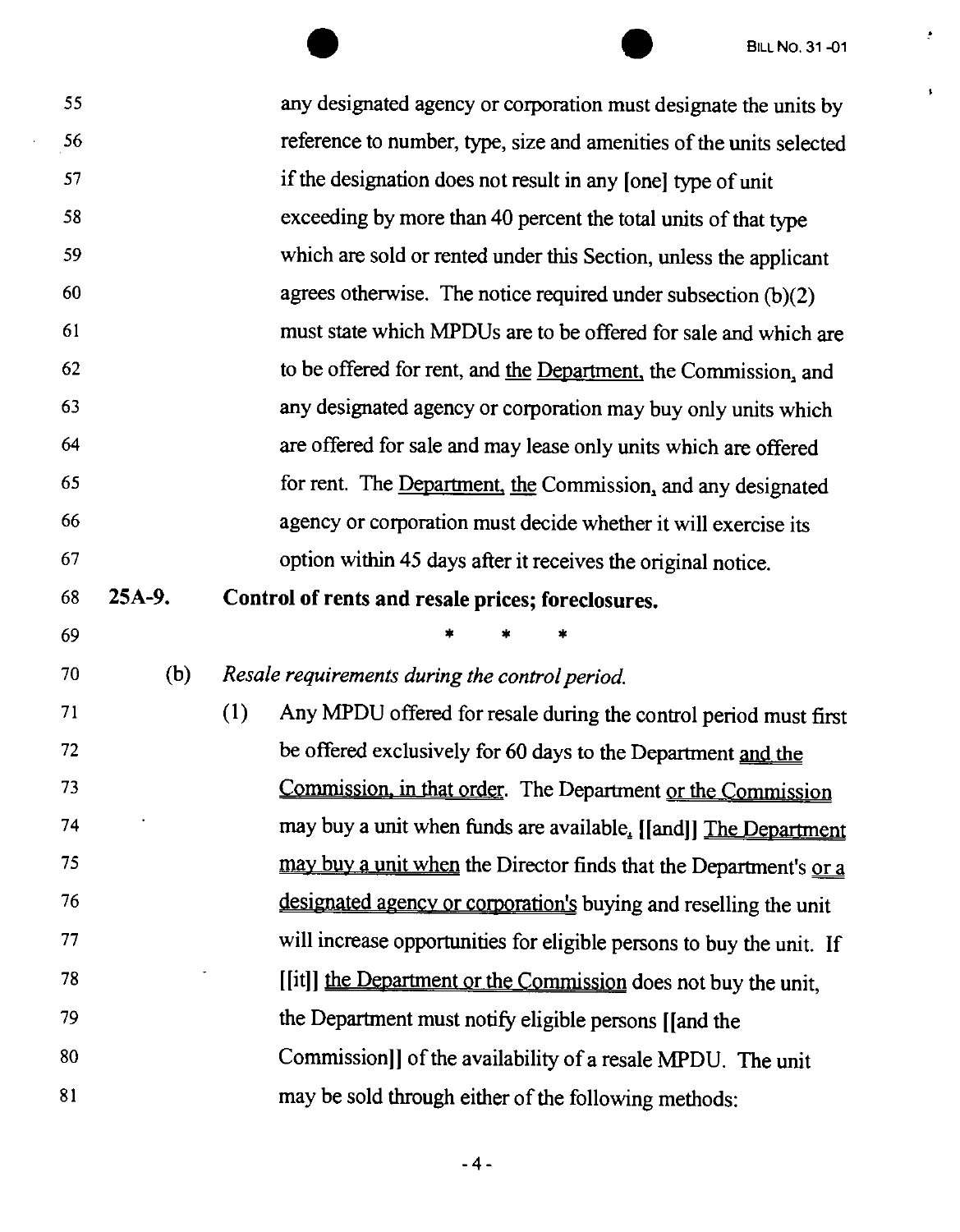|     |     |     |             | <b>BILL NO. 31-01</b>                                                 |
|-----|-----|-----|-------------|-----------------------------------------------------------------------|
| 82  |     |     | (A)         | The Department may by lottery establish a priority order              |
| 83  |     |     |             | under which eligible persons who express interest in                  |
| 84  |     |     |             | buying the unit may buy it at the approved resale price.              |
| 85  |     |     | (B)         | The Department may notify the MPDU owner that the                     |
| 86  |     |     |             | owner may sell the unit directly to any eligible person               |
| 87  |     |     |             | under the resale provisions of this Chapter.                          |
| 88  |     | (2) |             | A resale MPDU may be offered for sale to the general public           |
| 89  |     |     | only after: |                                                                       |
| 90  |     |     | (A)         | the priority marketing period expires; and                            |
| 91  |     |     | (B)         | all eligible persons who express an interest in buying it             |
| 92  |     |     |             | have been given an opportunity to do so.                              |
| 93  |     | (3) |             | The Executive by regulation may adopt requirements for reselling      |
| 94  |     |     |             | MPDUs. The regulations may require a seller to submit to the          |
| 95  |     |     |             | Department for approval:                                              |
| 96  |     |     | (A)         | a copy of the proposed sales contract, including a list and           |
| 97  |     |     |             | the price of any personal property included in the sale;              |
| 98  |     |     | (B)         | a signed copy of the settlement sheet; and                            |
| 99  |     |     | (C)         | an affidavit signed by the seller and buyer attesting to the          |
| 100 |     |     |             | accuracy of all documents and conditions of the sale.                 |
| 101 |     | (4) |             | A transfer of an MPDU does not comply with this Chapter until         |
| 102 |     |     |             | all required documents and affidavits have been submitted to and      |
| 103 |     |     |             | approved by the Department.                                           |
| 104 | (c) |     |             | First sale after control period ends.                                 |
| 105 |     | (1) |             | If an MPDU originally offered for sale or rent after March 21,        |
| 106 |     |     |             | 1989, is sold or resold after its control period ends, upon the first |
| 107 |     |     |             | sale of the unit the seller must pay to the Housing Initiative Fund   |
| 108 |     |     |             | one-half of the excess of the total resale price over the sum of the  |
|     |     |     |             |                                                                       |

 $\ddot{\phantom{0}}$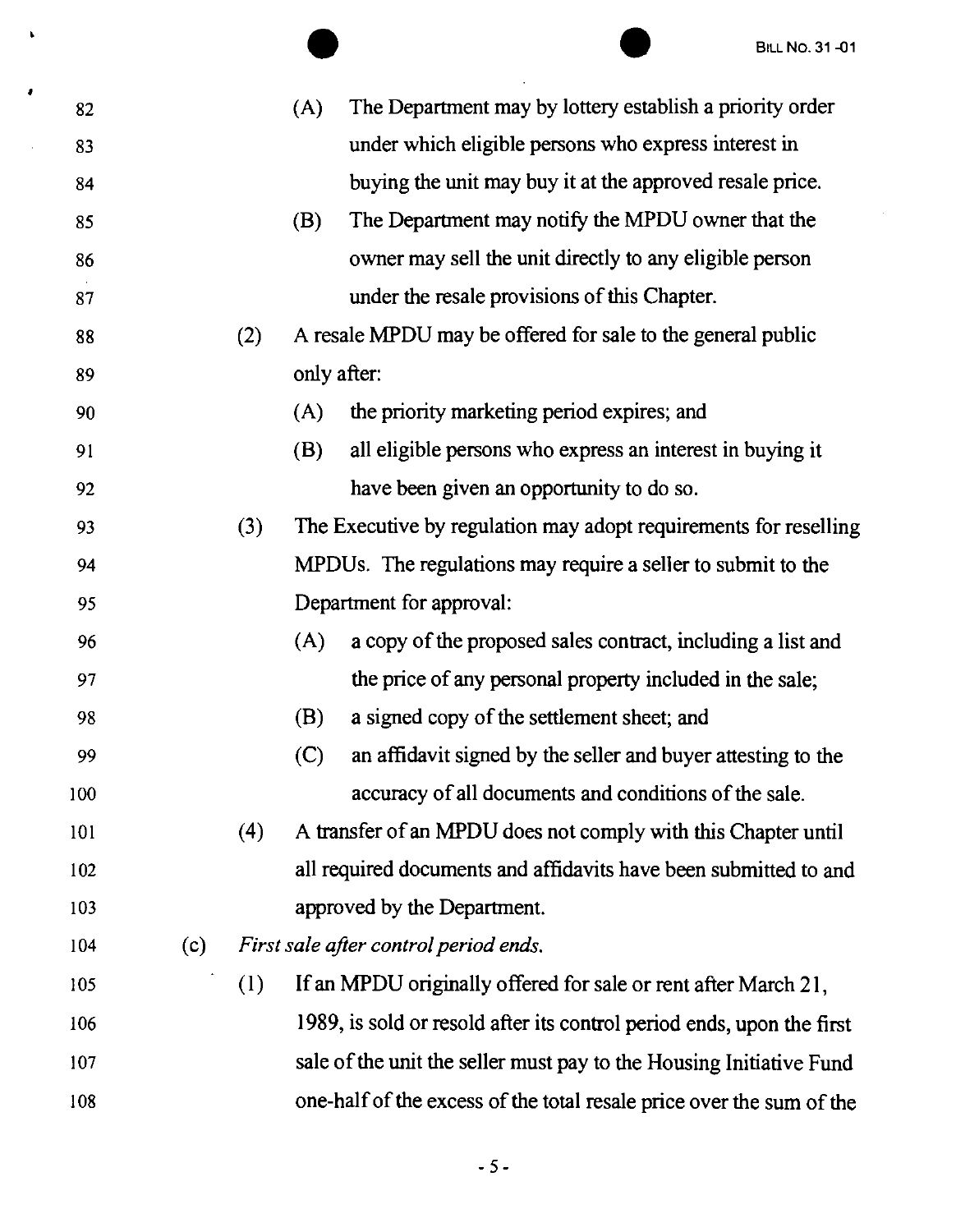|            | <b>BILL NO. 31-01</b>                                                  |
|------------|------------------------------------------------------------------------|
| 109        | following:                                                             |
| 110        | The original selling price;<br>(A)                                     |
| 111        | A percentage of the unit's original selling price equal to the<br>(B)  |
| 112        | increase in the cost of living since the unit was first sold, as       |
| 113        | determined by the Consumer Price Index;                                |
| 114        | The fair market value of capital improvements made to the<br>(C)       |
| 115        | unit between the date of original sale and the date of resale;         |
| 116        | and                                                                    |
| 117        | A reasonable sales commission.<br>(D)                                  |
| 118        | The Director must adjust the amount paid into the fund in each         |
| 119        | case so that the seller retains at least \$10,000 of the excess of the |
| 120        | resale price over the sum of the items in $(A)$ -- $(D)$ .             |
| (2)<br>121 | The Director must find that the price and terms of a sale covered      |
| 122        | by subsection $(c)(1)$ are bona fide and accurately reflect the entire |
| 123        | transaction between the parties so that the full amount required       |
| 124        | under subsection $(c)(1)$ is paid to the fund. When the Director       |
| 125        | finds that the amount due the fund is accurate and the Department      |
| 126        | of Finance receives the amount due, the Department must                |
| 127        | terminate the MPDU controls and execute a release of the               |
| 128        | restrictive covenants.                                                 |
| (3)<br>129 | The Department and the Commission, [has] in that order, [[have         |
| 130        | the right for 30 days after the offer is made to match any bona        |
| 131        | fide offer to]] may buy an MPDU the first time the MPDU is             |
| 132        | offered for sale after 10 years after the original sale or rental, and |
| 133        | may resell the unit to an eligible person. A resale by the             |
| 134        | Department or Commission starts a new control period.                  |
| (4)<br>135 | The Commission and any partnership in which the Commission             |

,